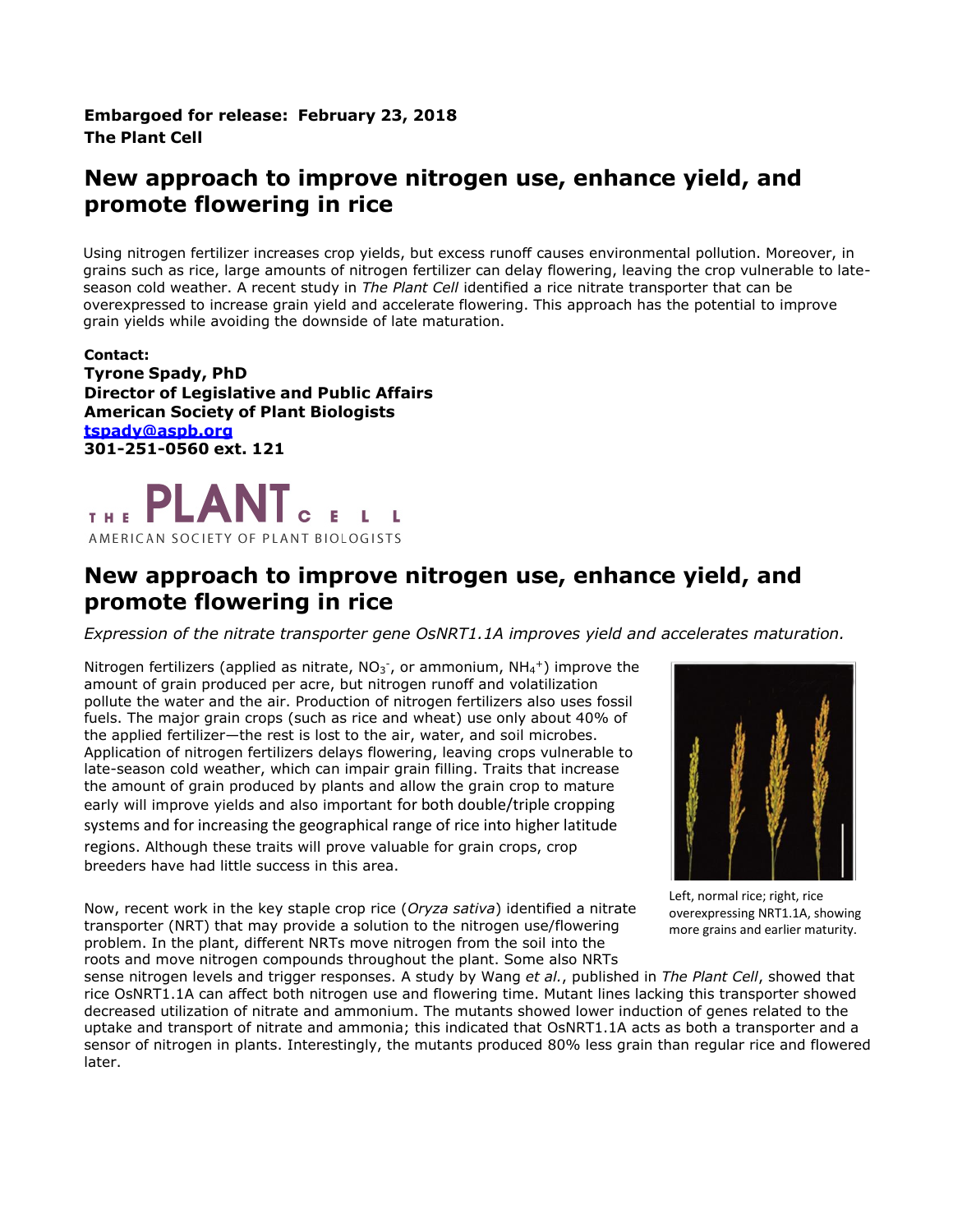

Dr. Chengcai Chu's group at the Chinese Academy of Sciences.

To improve yield and flowering time, the authors made rice lines that produced extra *OsNRT1.1A*. The *OsNRT1.1A*-overexpressing plants grew taller, were greener, and produced more biomass, compared with regular rice grown on the same amount of nitrogen. These plants also pulled more nitrate and ammonium out of the medium in hydroponics experiments. In multi-year field trials, the *OsNRT1.1A*-overexpressing plants showed improved yields of more than 30% (and up to 60%) in fields with high and low levels of nitrogen fertilization. Moreover, these plants flowered one to two weeks earlier than the control rice plants.

Corresponding author Chengcai Chu states "For about 100 years, the use of N fertilizers has been one of the most effective forces driving crop yield improvements. It is estimated that more than 120 million tons of nitrogen is used worldwide as fertilizer annually, which largely

contributes to nitrogen pollution. Application of N at high rates also brings detrimental effects to crops such as delayed flowering and thus prolonged maturation times. OsNRT1.1A may provide a solution to the conflict between increasing N nutrition and early maturation time, which are the two most desirable traits for agriculture production".

Intriguingly, overexpression of this NRT from a grass species also improved seed yields and nitrogen use in a broad-leafed plant, the model dicot Arabidopsis. These promising results shown in the lab and validated in multiple years and multiple locations in the field indicate that manipulation of *OsNRT1.1A* expression has the potential to increase yields and accelerate flowering, two of the most important traits sought in plant breeding efforts in a great many crop species.

**Author: Jennifer Mach, PhD jmach@aspb.org Science Editor,** *The Plant Cell*  **[http://orcid.org/0000-0002-1141-6306](https://webmail.aspb.org/owa/redir.aspx?C=so6AVzGfLEGhVKXgU_s8NIoBua7_2NAIIOSQNQUgA8j-9hL3mo2LEDyUGufr_ayZcgb9SaHfR6A.&URL=http%3a%2f%2forcid.org%2f0000-0002-1141-6306)**

###

This research was supported by the Ministry of Science and Technology of China.

**Full citation:** Wang, W., Hu, B., Yuan, D., Liu,Y., Che, R., Hu. Y., Ou, S., Zhihua Zhang, Z., Wang, H., Li, H., Jiang, Z., Zhang, Z., Gao, X., Qiu, Y., Meng, X. Liu, Y., Bai, Y., Liang, Y., Wang, Y., Zhang, L., Li, L., Sodmergen, Jing, H., Li, J., and Chu, C. (2018). Expression of the Nitrate Transporter Gene *OsNRT1.1A/OsNPF6.3* Confers High Yield and Early Maturation in Rice. Plant Cell DOI: [https://doi.org/10.1105/tpc.17.00809.](https://doi.org/10.1105/tpc.17.00809)

To obtain an advance copy of the manuscript, please contact *jmach@aspb.org*.

## **About the researchers:**

To arrange an interview with the authors, please contact Dr. Chengcai Chu (ccchu@genetics.ac.cn) / Institute of Genetics and Developmental Biology, Chinese Academy of Sciences. In the U.S., please contact coauthor Shujun Ou at Michigan State University (oushujun@msu.edu).

**About** *The Plant Cell***:** Published monthly by ASPB, *The Plant Cell* [\(http://www.plantcell.org/\)](http://www.plantcell.org/) is the highestranking primary research journal in plant biology. *The Plant Cell* publishes novel research in plant biology, especially in the areas of cellular biology, molecular biology, genetics, development, and evolution. The primary criteria for publication are that the article provides *new insight that is of broad interest* to plant biologists, not only to specialists, and that the presentation of results is appropriate for a wide audience.

**About ASPB:** ASPB is a professional scientific society, headquartered in Rockville, Maryland, devoted to the advancement of the plant sciences worldwide. With a membership of almost 5000 plant scientists from throughout the United States and more than 50 other nations, the Society publishes two of the most widely